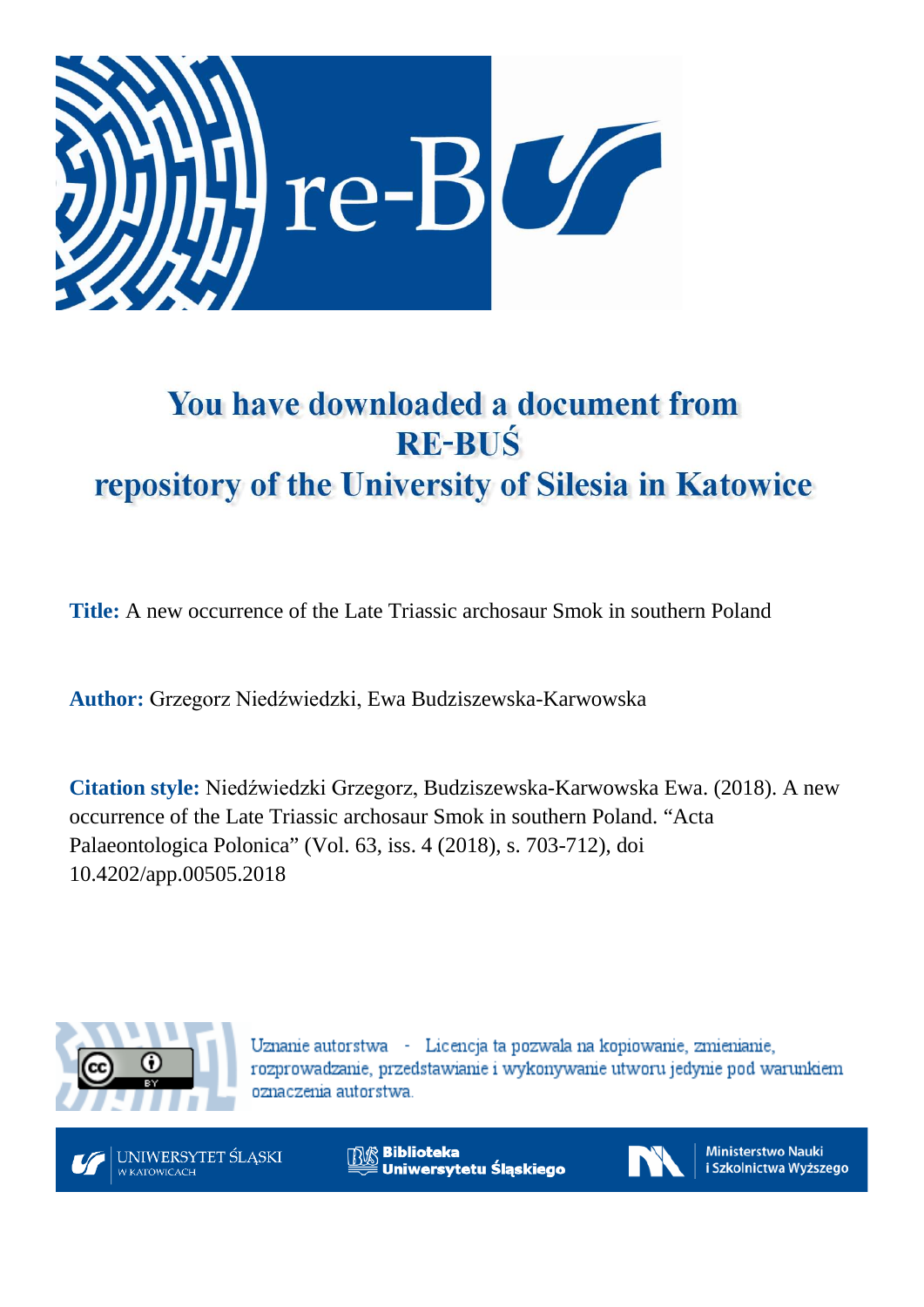## A new occurrence of the Late Triassic archosaur *Smok*  in southern Poland

#### GRZEGORZ NIEDŹWIEDZKI and EWA BUDZISZEWSKA-KARWOWSKA



Niedźwiedzki, G. and Budziszewska-Karwowska, E. 2018. A new occurrence of the Late Triassic archosaur *Smok* in southern Poland. *Acta Palaeontologica Polonica* 68 (4): 703–712.

Two isolated teeth, a dorsal vertebra, fragments of a humerus and femur, a fragmentary pubic "boot" and part of an ischium shaft, identified here as belonging to a large predatory archosaur were discovered in the Upper Triassic site at Marciszów near Zawiercie (southern Poland). Comparisons of the new fossils from Marciszów with the dorsal vertebrae, pubic "boot", ischium and femur of the theropod-like *Smok wawelski* from Lisowice (Silesia) reveal that the two taxa are very similar. Nevertheless, due to the lack of more diagnostic elements (e.g., braincase or cranial elements), we prefer to consider all described specimens from Marciszów as *Smok* sp. *Smok* sp. shares a low mound-like, anterior trochanter with trochanteric shelf on the femur, a massive pubic "boot" with a distinct depression (= bevelled area), and a transversely lenticular ischium shaft in cross-section with *S. wawelski*. Some observed characters of the dorsal vertebra (e.g., lack of some lamina, shape and position of zygapophyses), however, are different from *S. wawelski* and may also suggest that the new findings represent a second species of the genus in the Upper Triassic of Poland. The discovery of *Smok* sp. at Marciszów is significant because it is the second example of the co-occurrence of this genus with: (i) bones of a large dicynodont; and (ii) record of gnawed tetrapod bones. The discovery of *Smok* sp. and the lack of significant morphologic divergence from *S. wawelski* suggest that this taxon is the only large-bodied predator currently known from the Upper Triassic of Poland. This new evidence expands the record of the genus and contributes, in some measure, to our knowledge of the stratigraphical distribution of large predatory archosaurs from the Polish Upper Triassic bone-bearing levels.

Key words: Diapsida, Archosauromorpha, Archosauria, Late Triassic, Poland, Silesia.

*Grzegorz Niedźwiedzki [grzegorz.niedzwiedzki@ebc.uu.se], Subdepartment of Evolution and Development, Department of Organismal Biology, Uppsala University, Norbyvägen 18A, SE-752-36, Uppsala, Sweden. Ewa Budziszewska-Karwowska [ebudzisz@wnoz.us.edu.pl], Museum of Earth Sciences, Faculty of Earth Sciences, University of Silesia, Będzińska 60 Street, PL-41-200 Sosnowiec, Poland.*

Received 18 May 2018, accepted 31 October 2018, available online 29 November 2018.

Copyright © 2018 G. Niedźwiedzki nad E. Budziszewska-Karwowska. This is an open-access article distributed under the terms of the Creative Commons Attribution License (for details please see http://creativecommons.org/licenses/ by/4.0/), which permits unrestricted use, distribution, and reproduction in any medium, provided the original author and source are credited.

### Introduction

During the Late Triassic two groups of archosaurs, crocodile-line representatives called "rauisuchians" and theropod dinosaurs, filled the large-bodied predator niche in terrestrial ecosystems of Pangea (e.g., Gower 2000; Brusatte et al. 2010; Nesbitt et al. 2013). Two well-known Late Triassic tetrapod faunas from Poland demonstrate that these animals were relatively rare in their ecosystems of the region (e.g., Dzik and Sulej 2007; Dzik et al. 2008). Recent findings have revealed a range of size, dietary, and body plan diversity in the Middle–Late Triassic predatory archosaurs (e.g., Nesbitt 2003, 2011; Nesbitt et al. 2013; Zanno et al. 2015), including several forms strikingly convergent with dinosaurs (Nesbitt and Norell 2006; Nesbitt 2007). Therefore, such discoveries of dinosaur-like predatory archosaurs still arouse interest. Especially, findings of large isolated teeth of predators are not so rare as cranial or postcranial bones. Many discoveries of isolated large serrated teeth are also known from the Middle–Upper Triassic deposits of southern Poland (Kuhn 1965; Surmik and Brachaniec 2013; Skawiński et al. 2017) and among them is one of the first published remains of an archosaur from Triassic of Poland ("*Megalosaurus*" *cloacinus* Quenstedt, 1858) which represents a well-serrated and mediolaterally compressed large predator tooth (Roemer 1870: pl. 15: 5; see also Skawiński et al. 2017).

Vertebrate remains from the Upper Triassic of southern Poland have been known since the 19<sup>th</sup> century. During the last 20 years, this area has yielded new palaeontological sites with mass accumulation of fossil plants and animals (e.g., Dzik 2001; Dzik and Sulej 2007; Dzik et al. 2008; Sulej et al. 2011a, b, 2012; Niedźwiedzki et al. 2014). Most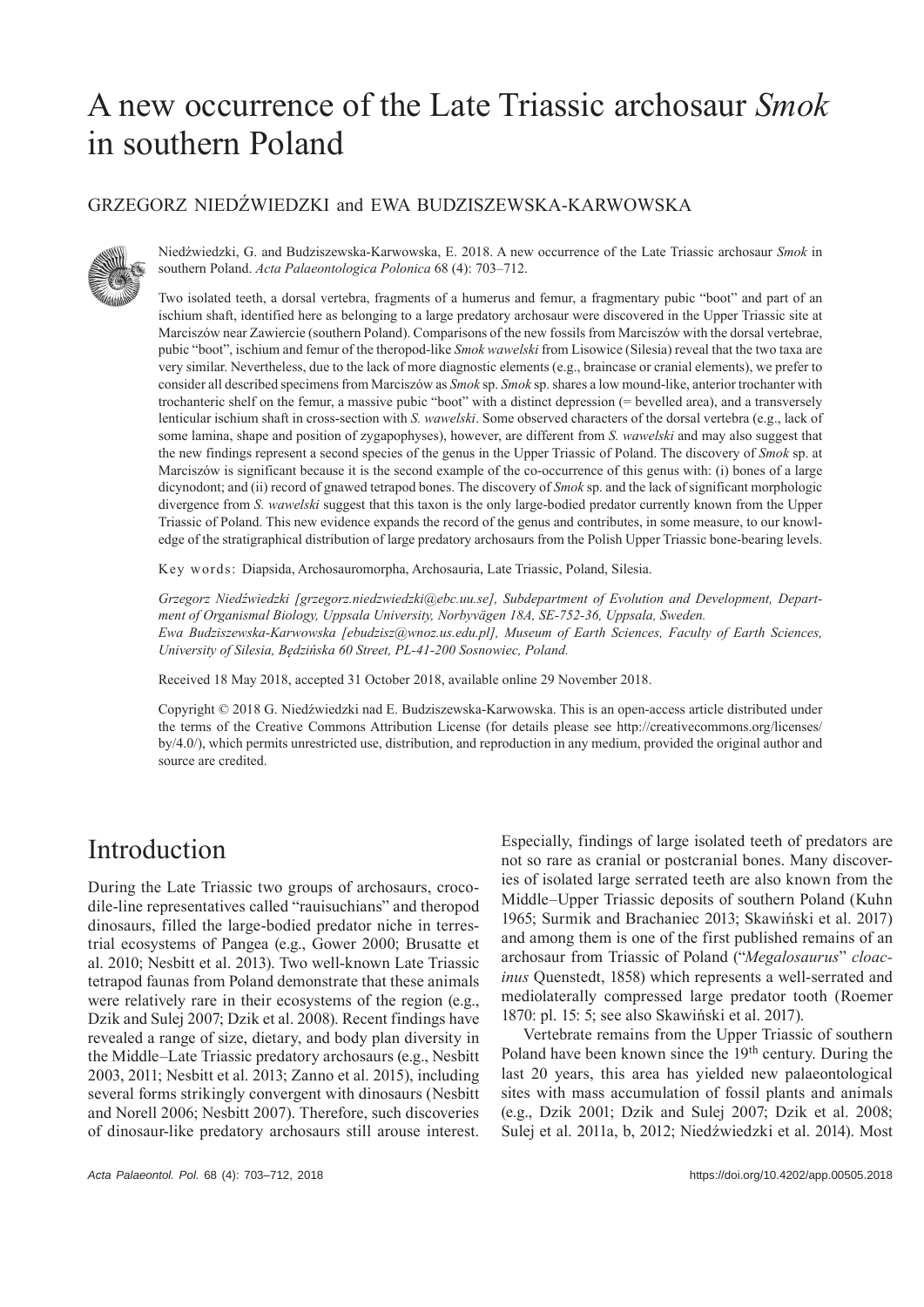

Fig. 1. **A**. Geological map of the Silesia showing location of the Marciszów site (asterisk), where the *Smok* sp. fossil remains were discovered (modified from Niedźwiedzki et al. 2014). **B**. The schematic section of the Marciszów site; arrows indicate two horizons suspected as being provenance of the bones; (modified from Budziszewska-Karwowska et al. 2010). **C**, **D**. Maps (**C**, simplified plan of Marciszów; **D**, satellite map of the area from Google Earth®) showing position of the bone-bearing rock pile. Abbreviations: b/c, breccia and conglomerate; mu, mudstone; s, sandstone; si, siltstone.

of the vertebrate fossils are attributed to typical Triassic tetrapods and are represented mainly by isolated bones and fragmentary preserved skeletons of temnospondyls, archosaurs and dicynodonts. The largest known predator from the Late Triassic faunas of Poland is the theropod-like archosaur *Smok wawelski* Niedźwiedzki, Sulej, and Dzik, 2012. Numerous bones (of at least three individuals) of this taxon are known from the Upper Triassic strata of the Lipie Śląskie clay-pit at Lisowice (Dzik et al. 2008; Niedźwiedzki et al. 2012; Niedźwiedzki 2013).

Between 2009 and 2012, the Museum of Earth Sciences, Faculty of Earth Sciences, University of Silesia (Sosnowiec), collected fossil vertebrates (Budziszewska-Karwowska et al. 2010) from the Marciszów near Zawiercie, south-western Poland (Fig. 1). Here we describe an isolated teeth and fragments of postcranial bones of a large predator archosaur collected at this site, which adds new facts to the discussion about the composition of the Keuper tetrapod faunas of Europe and Poland.

Two teeth, a dorsal vertebra, a fragment of a humerus, a fragment of a femur, part of an ischium shaft, and a fragmentary pubic "boot" were identified from the collected bone material as belonging to *Smok* sp. (Figs. 2–4). Preliminary comparisons of the femur and dorsal vertebrae of *S. wawelski* with the new fossil remains from Marciszów reveal that the two taxa are very similar and perhaps even represent the same species (Niedźwiedzki and Budziszewska-Karwowska 2015). It is the second record of this genus in Poland and according to first author (GN) of this report (see Niedźwiedzki et al. 2014), the *Smok* bone-bearing level (Lisowice and Marciszów sites) postdates all other vertebrate discoveries from the Upper Triassic of Poland (e.g., Poręba, Krasiejów, and Woźniki vertebrate faunas). The second author (EBK) follows the stratigraphical concept of Szulc et al. (2015; compare Szulc et al. 2006; Budziszewska-Karwowska et al. 2010), i.e., that the Marciszów locality correlates with Lipie Śląskie, Poręba, and Woźniki sites, as an element of mid-Norian Lisowice bone-bearing level.

A recently published results (Sulej et al. 2018, in press) suggest strong similarity of the Woźniki site fauna to that from the Krasiejów site (see Dzik and Sulej 2007, 2016) assigned to the early Adamanian (late Carnian in age) land-vertebrate faunachron (Lucas 2010, 2015). The faunal assemblage from Woźniki is similar to Krasiejów in the presence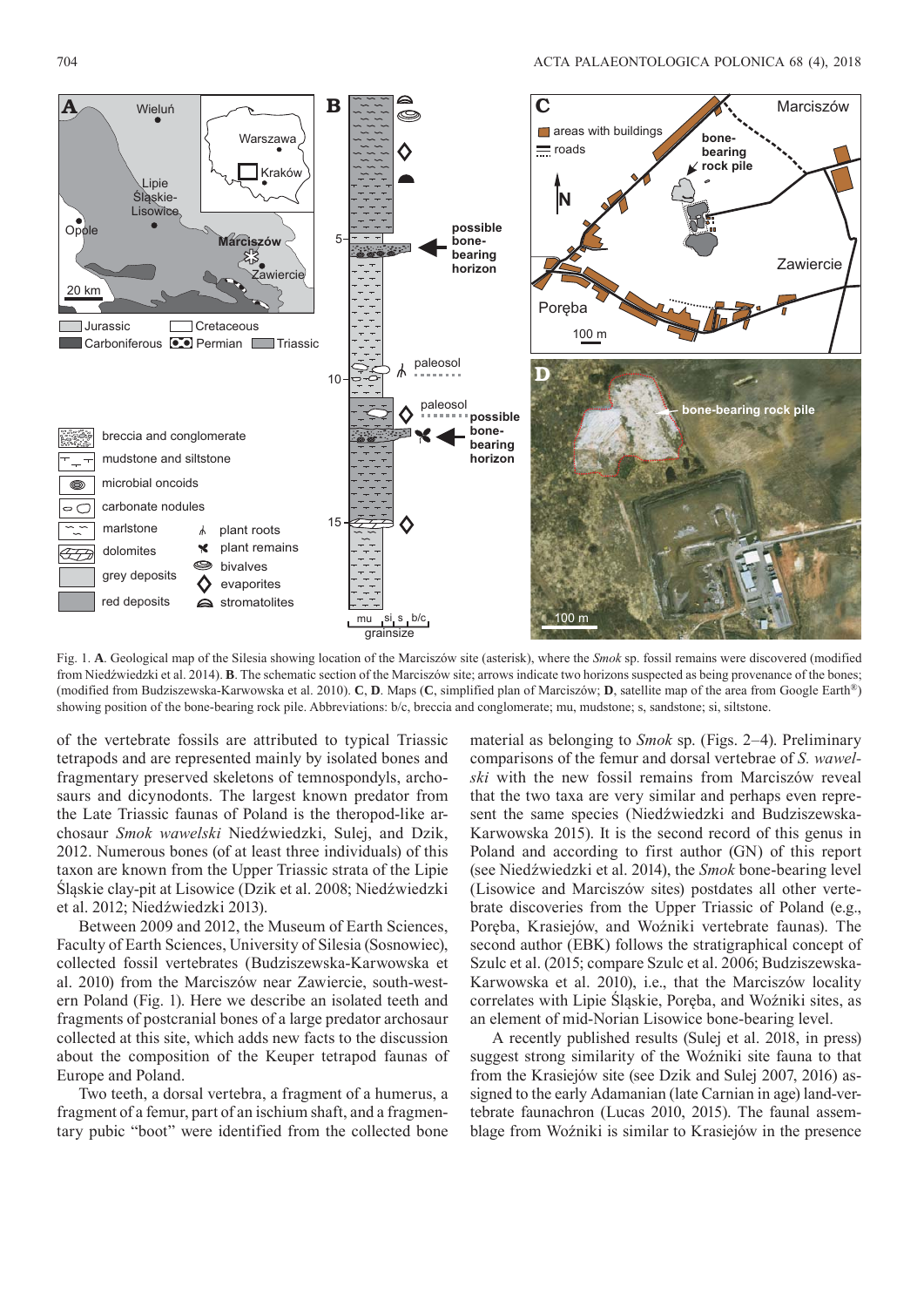of a spinicaudatan (*Laxitextella*), a capitosaur (*Cyclotosaurus* sp.), a diapsids *Ozimek* sp., a silesaurid dinosauriform, single-rooted postcanine teeth of a non-mammaliaform eucynodont, rich phytosaur remains (Phytosauria indet.), and the lack of more advanced dinosaurian taxa, which are present in the middle–late Norian/earliest Rhaetian of Poland (see Dzik et al. 2008; Sulej et al. 2012; Niedźwiedzki et al. 2012, 2014; Skawiński et al. 2017).

The discovery of *Smok* remains at Marciszów is also significant because it is the second example of the co-occurrence of this genus with a large and tooth-less dicynodont and a unique record of gnawed bones (Budziszewska-Karwowska et al. 2010; Niedźwiedzki et al. 2011, 2012).

The Marciszów site is relatively rich in fossils, with variegated terrestrial strata that preserve microbial structures (Szulc et al. 2015), plant remains (palynomorphs, charcoal and wood remains; Fijałkowska-Mader et al. 2015; Kubik et al. 2015; Philippe et al. 2015), invertebrates (freshwater bivalves; Skawina and Dzik 2011; ostracods and conchostracans; GN personal observations), vertebrate remains including sharks, actinopterygians, dipnoan fish, large dicynodonts (Budziszewska-Karwowska et al. 2010; Szulc et al. 2015; GN personal observations) and tetrapod trace fossils (Sadlok and Wawrzyniak 2013). This site is especially interesting because it yields a biota which is very similar to that described from the Lipie Śląskie clay-pit at Lisowice (Dzik et al. 2008; Niedźwiedzki et al. 2011, 2012; Niedźwiedzki 2013; Pieńkowski et al. 2014; Tałanda et al. 2017) and shows a mixture of two different environments (terrestrial and aquatic). Together with the large collection from an exceptionally fossil-rich locality at Lisowice, the Marciszów fossil collection stands out as one of the most important from the Polish Upper Triassic because it contains a unique record of the tetrapod megafauna which is still unknown in other parts of the Keuper strata of the Germanic Basin (Dzik et al. 2008).

The present paper is the first documentation of the small collection of the large archosaur fossils collected from the site and supplements the data on the Upper Triassic tetrapod faunas from southern Poland. The purpose of this paper is to describe the new *Smok* material, which is clearly distinct from all known Triassic archosaurs. Due to the fragmentary condition of some bones, we focus the description mainly on the dorsal vertebra and the partially preserved femur. As this is a fragmentary and isolated material, we do not extensively discuss the phylogenetic position of the genus *Smok* here. This task will be the subject of the senior author's monographic paper.

#### Geological background

The studied material comes from a construction site of a city dump at Marciszów in the western district of the Zawiercie town (Fig. 1A, C, D) and was collected on fieldworks carried out during 2009–2012. This locality was originally identified as a fossiliferous site with palustrine, fluvial and pedogenic facies of the so-called Woźniki Limestone in earlier geological investigations of the area (see Szulc et al. 2006; Szulc and Becker 2007). A recently redefined as the Woźniki (Limestone) Member and Patoka (Marly Mudstone-Sandstone) Member of the Grabowa Variegated Mudstone-Carbonate Formation (see Szulc et al. 2015). Additional information on the geology and fossil content of this locality has been published in several previous papers (Budziszewska-Karwowska et al. 2010; Skawina and Dzik 2011; Sadlok and Wawrzyniak 2013).

The Marciszów site is located in the easternmost part of the Upper Silesian basin, close to the margin of the Kraków-Częstochowa Upland with extensive outcrops of Middle and Upper Jurassic rocks (Fig. 1A). The subsurface Upper Triassic deposits in the Upper Silesia constitute a belt that spreads out between the cities of Olkusz to the east and Opole to the west (Szulc and Becker 2007). Numerous Upper Triassic sites with well-preserved vertebrate fossils were discovered in this part of the country (for review see Sulej et al. 2011a, b, 2012) and a few new occurrences are currently being investigated. These deposits are relatively rich in fossils and the first discoveries from the Upper Silesia dates from the nineteenth century (see Roemer 1870). According to Szulc et al. (2006, 2015), the Upper Triassic clastic and carbonate deposits exposed in the Zawiercie area represent the middle Norian as indicated by palynologic *Corollina meyeriana* IVb Subzone (Fijałkowska-Mader et al. 2015) and some basic lithostratigraphical correlation. These deposits are succeeding in some areas, in most cases discordantly, by the uppermost Triassic or Lower Jurassic continental clastic deposits.

The section that is temporarily exposed in Marciszów shows different facies types associated with terrestrial, and in some cases, typical freshwater environments. Three basic facies types have been recognized in the section (Szulc et al. 2006). The best exposed in this profile are fluvial facies represented by fine-grained clastics, mainly grey or greenish and red mudstone along with siltstone (Fig. 1B). In some horizons they show a record of postdepositional pedogenic processes. Some of the beds have an erosional lower bounding surface and contain poorly sorted conglomeratic material with oncoids, plant fragments (wood), charcoal accumulations, bivalves, and isolated vertebrate bones and teeth. These erosional bounded layers are crucial for bone burial and preservation at Marciszów (Budziszewska-Karwowska et al. 2010; Szulc et al. 2015). However, the major part of the bone fossils collected at Lisowice come from fine-grained mudstone and siltstone (see Dzik et al. 2008).

Some carbonate concretions from Marciszów often contain rich plant remains, vertebrate fossils, as well as miospores (e.g., *Corollina meyeriana*, *Ovalipolis ovalis*, *Brachysaccus neomundanus*, *Enzonalasporites* sp.; see Sadlok and Wawrzyniak 2013), which are well-known palynomorphotypes of the Polish Upper Triassic (see Orłowska-Zwolińska 1985; Fijałkowska-Mader et al. 2015). Unfortunately, the palyno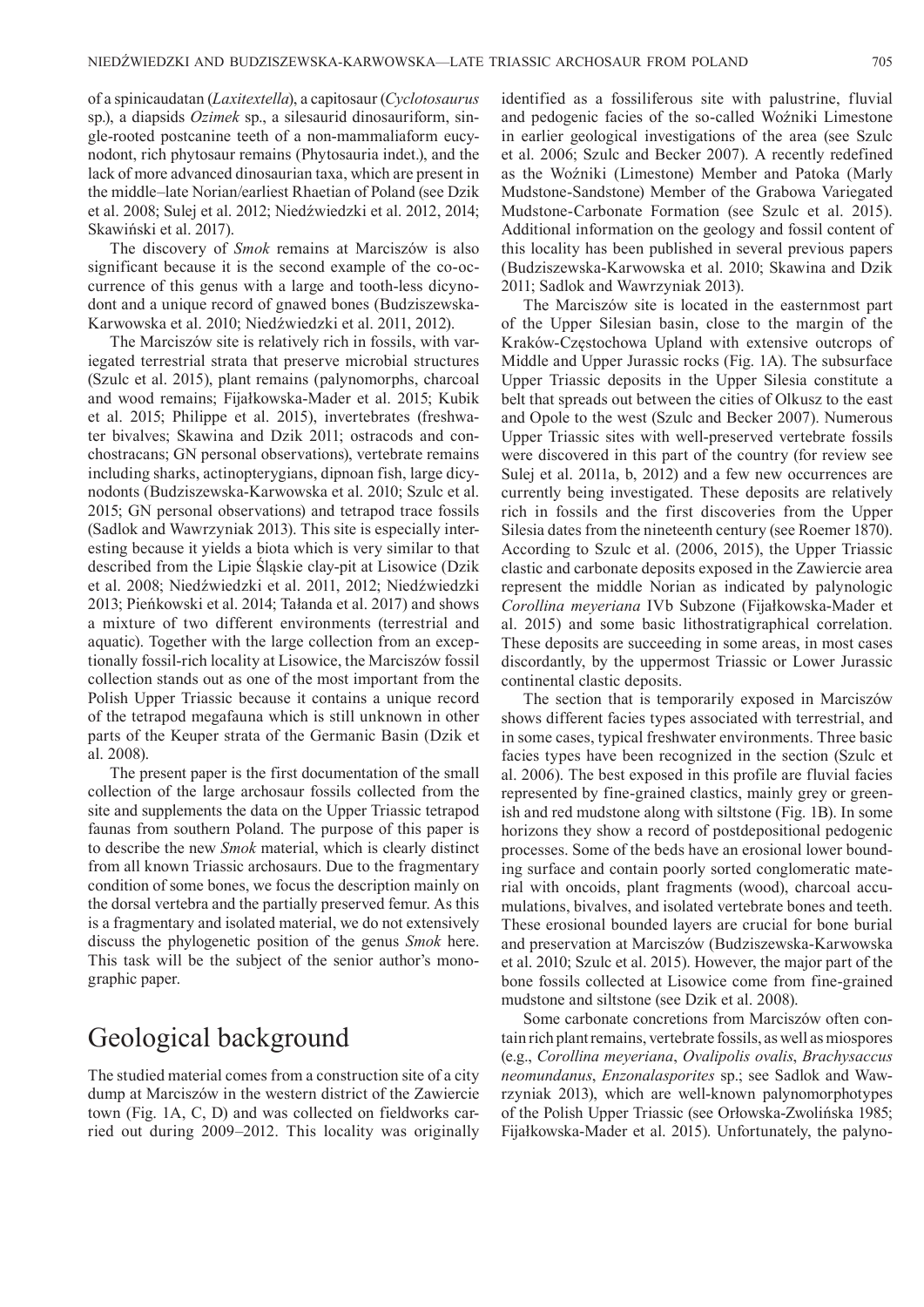morph assemblage recognized at this locality has not yet been studied in detail and palynologic analysis was based only on a single sample (Szulc et al. 2006). This leads to difficulties in understanding the rallies between sites and correlation between bone-bearing intervals.

The section in Marciszów, also comprises playa deposits with evaporites in the lowermost part and mudstone, siltstone with rhizoliths and layers with stromatolites, conglomerate in the middle and upper parts (Szulc et al. 2006: fig. 5, 2015: fig. 14). The middle and upper parts of the section are probably the equivalents age to the fossil-bearing levels recognized in the carbonaceous grey mudstone and siltstone exposed in the upper part of the section of Lipie Śląskie clay-pit at Lisowice (Dzik et al. 2008; Niedźwiedzki et al. 2012). A recent dating of a single zircon grain, recovered from the sandstone bed positioned below the upper fossil-bearing interval in Lisowice, yielded an absolute age of 211±3 Ma (Kowal-Linka et al. 2018). This means that the upper bone-bearing interval with a large dicynodont and *S. wawelski* bones must be younger than the zircon grain. This provides a maximum deposition age of the layers in which it was found. The boundary between the Norian and Rhaetian stages is currently defined at the age of ~208.5 Ma (Cohen et al. 2013, updated online version 2018-08); the zircon date thus indicates no older than late Norian age for the Lisowice type of fauna from Silesia.

The section at Marciszów site comprises two discrete conglomerate horizons (Fig. 1B) that could have yielded the described material (Szulc et al. 2006, 2015; Budziszewska-Karwowska et al. 2010; Sadlok and Wawrzyniak 2013). The conglomerate fragments from the rock pile contain the remains of microbial structures (oncoids), charcoal, plants (wood and leaves), freshwater bivalves (Szulc et al. 2006; Skawina and Dzik 2011), vertebrate bones (Budziszewska-Karwowska et al. 2010; Szulc et al. 2015) and preserved tetrapod traces (Sadlok and Wawrzyniak 2013). The condition (e.g., colour, pyrite mineralization, and character of infillings) of all studied bones indicates that these come from a very similar taphonomical environment and probably represent material from the same bone accumulation or layer. Bones show some sings of abrasion and they contain also characteristic fractures (mineralized cracks or deformations). This indicates that they were transported, abraded, and probably exposed above sediment before the final burial and fossilization. Associated with isolated teeth (WNoZ/S/7/192 and 198) are fragments of host rocks that suggest poorly sorted conglomeratic layers as the source of the bones and suggest a rather high energy depositional environment for the bone-bearing deposits.

### Material and methods

All specimens described here were found isolated and have been located ex situ on an old pile of post-exploitation mixed sediment, which had been accumulated during 2007–2009.

Unfortunately, at present there is not a single easily accessible outcrop at Marciszów, where these bone-bearing strata are exposed and there is no suitable exposure for additional stratigraphical or taphonomical studies (Sadlok and Wawrzyniak 2013). The first bone assigned to *Smok* sp., a fragment of a femur (WNoZ/S/7/160), was discovered in 2009 and the other elements were collected during fieldworks in 2011 (a mid-shaft of the humerus, WNoZ/S/7/163; a middle part of the left ischium shaft, WNoZ/S/7/168; a distal part of the right pubis, a fragmentary pubic "boot", WNoZ/S/7/170) and 2012 (isolated teeth, WNoZ/S/7/192 and WNoZ/S/7/198; a mid-dorsal vertebra, WNoZ/S/7/199).

*Institutional abbreviations*.—WNoZ, Museum of Earth Sciences, Faculty of Earth Sciences, University of Silesia, Sosnowiec, Poland; ZPAL, Institute of Paleobiology, Polish Academy of Sciences, Warsaw, Poland.

### Systematic palaeontology

#### Diapsida Osborn, 1903

Archosauromorpha Huene, 1946 Archosauria Cope, 1869

Genus *Smok* Niedźwiedzki, Sulej, and Dzik, 2012

*Type species*: *Smok wawelski* Niedźwiedzki, Sulej, and Dzik, 2012, Lipie Śląskie clay-pit at Lisowice, Silesia, Poland, Upper Triassic.

#### *Smok* sp.

Figs. 2, 3A, 4A, B, 5A.

*Material*.—Two isolated teeth (WNoZ/S/7/192 and 198); dorsal vertebra (WNoZ/S/7/199); fragment of a humerus (WNoZ/S/7/163); fragment of the femur (WNoZ/S/7/160); fragment of a pubic "boot"(WNoZ/S/7/170); fragment of an ischium shaft (WNoZ/S/7/163).

*Description*.—*Teeth*: A nearly complete tooth (45 mm in length, WNoZ/S/7/198; Fig. 2A) and a broken tooth (34 mm in length, WNoZ/S/7/192; Fig. 2B) were collected in two different locations on the Marciszów rock pile but are preserved in very similar conglomeratic and calcite-pyrite mineralized mudstone. Both tooth crowns are distally curved and have some transversal enamel wrinkles (see Brusatte et al. 2007; Niedźwiedzki 2013), which sweep dorsoventrally from the serrations on the distal margins of the labial and lingual surfaces. They are robust and similar in form to the teeth of other Triassic archosaurs, such as large pseudosuchians (e.g., *Batrachotomus kupferzellensis*, *Postosuchus kirkpatricki*), as well as theropod dinosaurs (e.g., *Megalosaurus buck landi*, *Allosaurus fragilis*, *Carcharodontosaurus saharicus*) from the Jurassic and Cretaceous (Brusatte et al. 2007; Niedźwiedzki 2013). The tooth WNoZ/S/7/192 is round or oval-shaped in cross-section at its base but the apical portion is clearly flattened. The broken tooth WNoZ/S/7/198 is elongated, slightly posteriorly recurved, similarly serrated on both sides, and slightly laterally compressed in the upper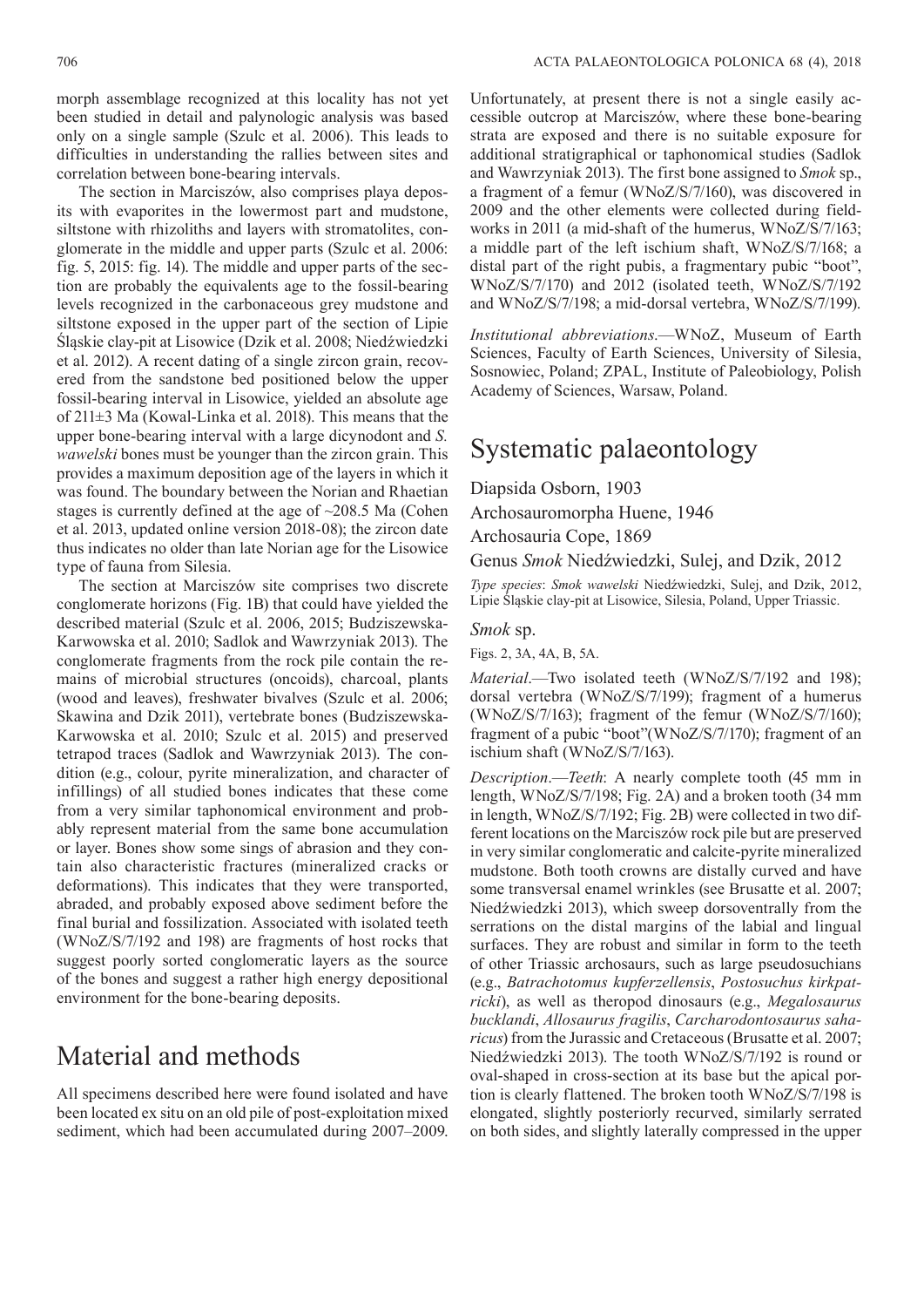

Fig. 2. Predatory archosaur *Smok* sp., Marciszów near Zawiercie, Poland, Late Triassic. **A**, **B**. Isolated teeth in lateral view (**A**, WNoZ/S/7/192; **B**, WNoZ/S/7/198). **C**. Mid-shaft of the humerus (WNoZ/S/7/163), in posterior (C<sub>1</sub>) and anterior (C<sub>2</sub>) views, distal cross section (C<sub>3</sub>). **D**. Mid-dorsal vertebra (WNoZ/S/7/199), in left  $(D_1)$  and right  $(D_2)$  lateral, anterior  $(D_3)$ , and posterior  $(D_4)$  views. Scale bars 10 mm.

part of the crown. The pattern and size of the serrations in WNoZ/S/7/192 and 198 are usually very similar to the premaxillary, maxillary, and dentary teeth of *Smok wawelski*. Both teeth from Marciszów show serrations on the anterior and posterior carinae. The denticle density of these teeth averages 12 (WNoZ/S/7/198) to 13 (WNoZ/S/7/192) denticles per 5 mm and is comparable to *S. wawelski* (14–20 per 5 mm), but is clearly somewhat lower (Niedźwiedzki 2013).

*Dorsal vertebrae*: The nearly complete vertebra (WNoZ/ S/7/199; Fig. 2D) shows a amphicoelous centrum with wellfused neural arch and well-defined vertebral laminae. The WNoZ/S/7/199 exhibits the typical morphology of an archosaur dorsal vertebra (= size of zygapophyses, presence of the vertebral laminae and hyposphene-hypantrum intervertebral articulations). There are shallow fossae on the centrum on both the left and right lateral sides. The neural arch is extensively penetrated by deep cavities. The neural spine is broken off near its base. The centrum is as wide as tall, with oval-shaped articular surfaces. There is no ridge on the midline on the ventral surface of the trunk vertebra. Both of the diapophyses are broken off at their bases. The neural arch is fused to the centrum but there is evidence of where a neurocentral suture was, which is slightly raised in some areas. WNoZ/S/7/199 has distinct laminae between the prezygapophyses, postzygapophyses and diapophyses. On the lateral sides, the specimen has: (i) anterior centrodiapophyseal lamina, which connect the diapophyses with the the neurocentral junction; (ii) posterior centrodiapophyseal laminae, which connect the diapophyses with the posterior portion of the neurocentral junction.

The zygadiapophyseal laminae are laterally thick and pronounced and connect the diapophyses and lateral edge. The specimen WNoZ/S/7/199 is interpreted as a mid-dorsal vertebra and the following characteristics indicate this: (i) size and position of diapophyses; (ii) positions of pre- and postzygapophyses. In addition, in *Smok wawel-*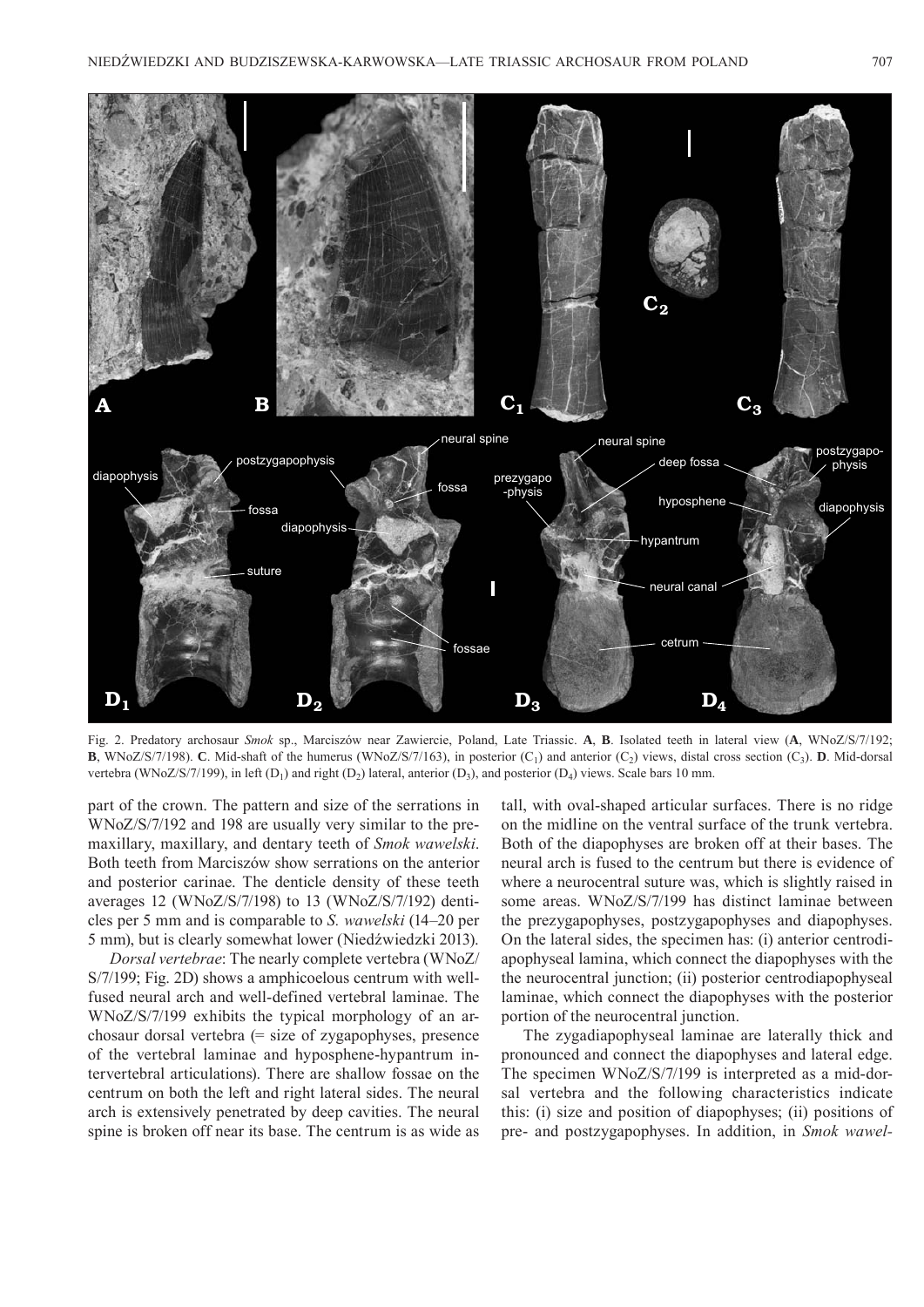

Fig. 3. Predatory archosaurs from Late Triassic of Poland, *Smok* sp., Marciszów near Zawiercie (A) and *Smok wawelski* Niedźwiedzki, Sulej, and Dzik, 2012, Lipie Śląskie clay-pit at Lisowice (B). **A**. Fragment of proximal region of the right femur (WNoZ/S/7/160), in anterior (A<sub>1</sub>) and posterior (A<sub>2</sub>) views, distal cross section (A3). **B**. Left femur (ZPAL V.33/45) in anteromedial view. Scale bars 10 mm.

*ski* from Lisowice, cervical and anterior dorsal vertebrae were identified by the presence of the parapophyses on the anterior rim of the centrum, whereas the parapophyses of trunk vertebrae are only present on the neural arch (see Niedźwiedzki 2013).

*Shaft of the humerus*: One fragment of a humerus, specimen WNoZ/S/7/163, was collected (Fig. 2C). The preserved part of the shaft is relatively long and has an approximately oval transverse section with distal ends. The shaft is longitudinally straight and has thin-wall, about 2–3 mm thick. The described shaft is similar in size and shape to that observed from humerus of *Smok wawelski* (see Niedźwiedzki 2013).

*Fragment of femur*: The preserved proximal fragment of the right femur, specimen WNoZ/S/7/160 (Fig. 3A), shows clear similarities to the *S. wawelski* femoral bones collected from Lisowice (Niedźwiedzki et al. 2012; Niedźwiedzki 2013). The proximal part of *S. wawelski* femur is massive, but with a slender shaft. Similarly, to *S. wawelski* femur, WNoZ/S/7/160 shows rather an indistinct neck separating the shaft and head. The cranial surface of the preserved part of bone, bears a mound-like muscle attachment, which is in the position of the anterior (= lesser) trochanter of many archosaurs (Ornithosuchidae and Dinosauriformes) (see Hutchinson 2001; Nesbitt 2011). There is also a discrete trochanteric shelf (= anterior trochanteric shelf) and scar linking originally the anterior trochanter with a ridge-like fourth trochanter, both structures are probably homologous with that of dinosauromorphs (see Novas 1992). The trochanteric shelf and scar extends caudally from the anterior trochanter, through the lateral surface of the femur. The same condition was observed on femur of *S. wawelski* (see Fig. 3B; Niedźwiedzki 2013).

*Fragmentary pubic "boot"*: Although not complete, the preserved fragment of a pubic "boot", specimen WNoZ/S/ 7/170 (Fig. 4A) suggest that the distal part of pubis was relatively robust, but narrow, and laterally terminated by a large pubic "boot". The shape and medial surface of the specimen WNoZ/S/7/170 suggests that conjoined pubes formed a long median symphysis. The ventral surface of the pubic "boot" is rugose and elongated in distal view. In the craniomedial region of the "boot" there is a distinct depression (= bevelled area) which is limited on the lateral surface of the bone by low ridge. This beveled area can be clearly observed in lateral and medial views (Fig.  $4A_1$ ,  $A_2$ ). On the medial surface of the "boot" there is a shallow basin. This specimen (WNoZ/S/7/170) shows similarities to *S. wawelski* pubic "boot" (Fig. 4D, E) collected from the *Smok* level at Lisowice (Niedźwiedzki 2013).

*Part of the ischium shaft*: The collected fragment of an ischium shaft (Fig. 4B), specimen WNoZ/S/7/163, is lenticular in cross section and the preserved fragment is clearly straight in lateral view. In this respect, it resembles that of *S. wawelski* (Fig. 4C; see Niedźwiedzki 2013). The shaft of the ischium of *S. wawelski* being essentially rod-like in its mid and distal part, lenticular in cross section, clearly differs from the more plate-like ischia of "rauisuchians" (e.g., *Batrachotomus kupferzellensis*, *Postosuchus kirkpatricki*) and resembles the condition seen in basal dinosaurs (e.g., *Herrerasaurus ischigualastensis*).

#### Concluding remarks

The described isolated teeth and bone fragments were found at the same accumulation of rock material, where large bone (e.g., dicynodont bones) or bone fragments are generally very rare. Their sizes indicate that they belonged to individuals of similar size or even belong to the same individual. The collected skeletal elements include two teeth, a fragment of a humerus shaft, a fragment of the proximal part of femur, a part of an ischium shaft, a fragmentary pubic "boot", and a nearly complete mid-dorsal vertebra.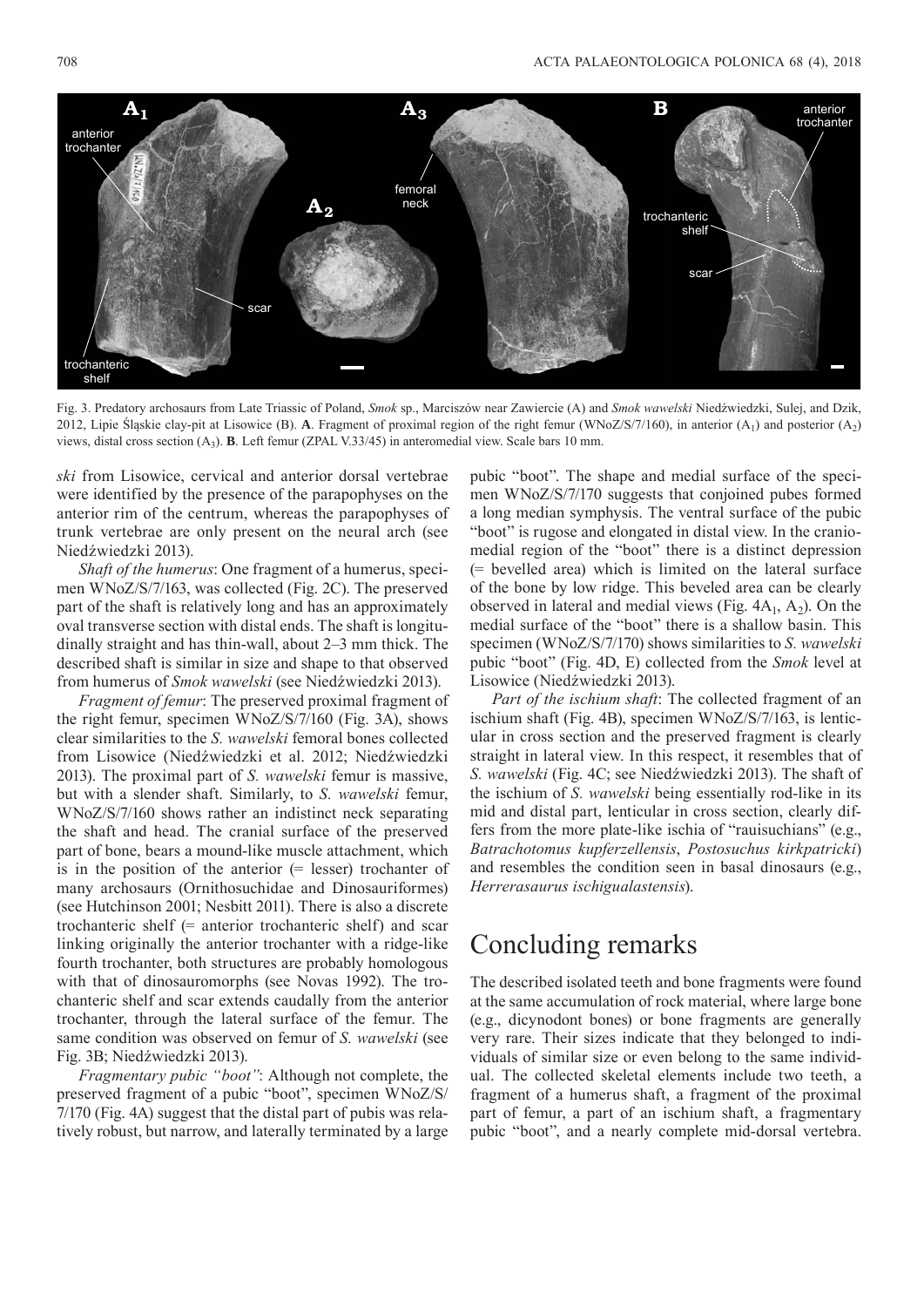

Fig. 4. Predatory archosaurs from Late Triassic of Poland, *Smok* sp., Marciszów near Zawiercie (A, B) and *Smok wawelski* Niedźwiedzki, Sulej, and Dzik, 2012, Lipie Śląskie clay-pit at Lisowice (C–E). **A**. Distal part of the right pubis, pubic "boot" (WNoZ/S/7/170), in lateral (A1), medial (A2), ventral  $(A_3)$ , and dorsal  $(A_4)$  views. **B**. Middle part of the left ischium shaft (WNoZ/S/7/168), in lateral  $(B_1)$ , dorsal  $(B_2)$ , and medial  $(B_3)$  views. **C**. Left ischium (ZPAL V.33/302), in lateral view. **D**. Reconstruction of right pubis in lateral view; based on specimens ZPAL V.33/311A, B and ZPAL V.33/298 (from Niedźwiedzki 2013). **E**. Distal part of the right pubis, pubic "boot" (ZPAL V.33/298), in medial (E<sub>1</sub>) and lateral (E<sub>2</sub>) views. Scale bars 10 mm.

Overall, the preserved part of femur, the ischium shaft, and the mid-dorsal vertebra are from anatomical point of view very similar to that of *Smok wawelski* from Lisowice (Niedźwiedzki et al. 2012; Niedźwiedzki 2013). The most characteristic of these features are: (i) an indistinct neck separating the shaft and head of the femur, (ii) a mound-like anterior (= lesser) trochanter with trochanteric shelf, (iii) a rod-like ischium shaft (lenticular in cross section), (iv) a pubic "boot" with a distinct depression  $(=$  bevelled area),  $(v)$  a mid-dorsal vertebra with the shallow depressions (fossae) on centrum, (vi) a neural arch of the mid-dorsal with deep cavities and well developed laminae.

Some more or less important differences are apparent in the anatomy of the mid-dorsal vertebra (Fig. 5). The middorsal vertebrae of *S. wawelski* (e.g., ZPAL V.33/42) show an additional lamina, which is located just below postzygapophyses. There are also differences in shape and position and of zygapophyses in dorsal vertebrae of *S. wawelski* and *Smok* sp. (Fig. 5).

Although at this stage a new occurrence of the genus *Smok* from Marciszów has been separated from *S. wawelski*  on a species level, it is possible that further finds may reveal more informative and diagnostic characters shared by the two taxa. The incomplete and fragmentary condition of bones from Marciszów prevents a reliable description and comparison. Without additional findings (e.g., braincase or cranial elements) and more completely preserved bones, it is impossible to state if they represent the same species as *S. wawelski*. Some aspects of anatomy recognized in *Smok* sp. from Marciszów are clearly different to that observed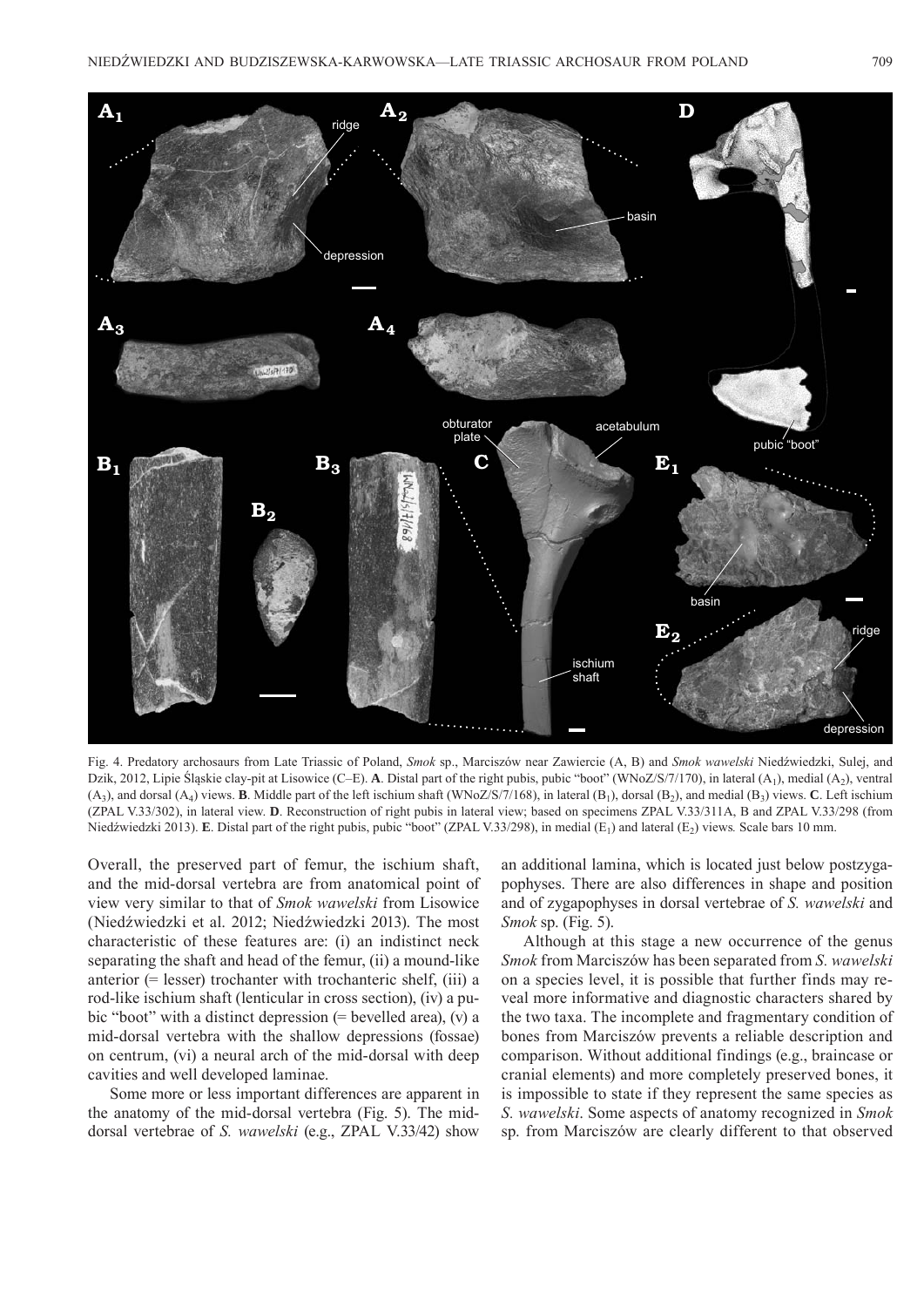

Fig. 5. Comparison and details of articular surface of the mid-dorsal vertebrae (in posterior view) of the predatory archosaurs from Late Triassic of Poland. **A**. *Smok* sp. (WNoZ/S/7/199), Marciszów near Zawiercie. **B**. *Smok wawelski* Niedźwiedzki, Sulej, and Dzik, 2012 (ZPAL V.33/42), Lipie Śląskie clay-pit at Lisowice. Scale bars 10 mm.

in postcranial material from the paratype of *S. wawelski* (Niedźwiedzki et al. 2012; Niedźwiedzki 2013). They may also represent anatomical features related to intraspecific variation. However, we cannot disregard that the new material of *Smok* sp. from the Marciszów might represent a new species which is morphologically very close to *S. wawelski*. This suggests a lineage persisting through the Late Triassic, with changes occurring in the organization of dorsal vertebrae.

Given our current knowledge, *Smok* is the only large-bodied predatory archosaur known that roamed the alluvial plains of southwestern Poland during the Late Triassic. The new finds of *Smok* specimens in the Upper Triassic adds to the growing record of large predatory archosaur fossils recovered in the Keuper strata of Europe. Previously described remains of large predators from this region include neotheropods such as *Liliensternus liliensterni* and "rauisuchians" like *Batrachotomus kupferzellensis*, *Polonosuchus silesiacus*, and *Teratosaurus suevicus*, but all these archosaurs were much smaller than *Smok* from Lisowice and Marciszów (Niedźwiedzki et al. 2012). On the basis of these discoveries, the genus *Smok* would have a wider palaeogeographic distribution across the Late Triassic biota of southern Poland.

New material of *Smok* sp. is consistent with placement of the *Smok* genus within the Archosauria *incertae sedis*. Additional material from Marciszów and a detailed description of the type material of *S. wawelski* from Lisowice (Niedźwiedzki 2013), as well as a more comprehensive analysis of its anatomical characters (on-going study), will help with diagnosis of the possible new species of *Smok* sp. discovered at Marciszów. So, the need for extensive sampling is required in order to recover more complete remains, which would provide a better understanding of the Marciszów occurrence.

#### Acknowledgements

Fieldwork in the Marciszów site (2010–2012) was organized by the Museum of Earth Sciences, Faculty of Earth Sciences, University of Silesia, Sosnowiec, Poland. We are grateful to the officials of Zawiercie for their logistic and financial support during the fieldworks. The fieldworks in Marciszów have been partially financed from Research Grant N N307 117037 to Grzegorz Racki. GN is currently funded by grant from the Swedish Research Council (2017-05248). We want to thank Maria Belén von Baczko and Marcel Lacerda whose comments significantly improved the final version of the paper.

#### References

- Brusatte, S.L., Benson, R.B.J., Carr, T.D., Williamson, T.E., and Sereno, P.C. 2007. The systematic utility of theropod enamel wrinkles. *Journal of Vertebrate Paleontology* 27: 1052–1056.
- Brusatte, S.L., Nesbitt, S.J., Irmis, R.B., Butler, R.J., Benton, M.J., and Norell, M.A. 2010. The origin and early radiation of dinosaurs. *Earth-Science Reviews* 101: 68–100.
- Budziszewska-Karwowska, E., Bujok, A., and Sadlok, G., 2010. Bite marks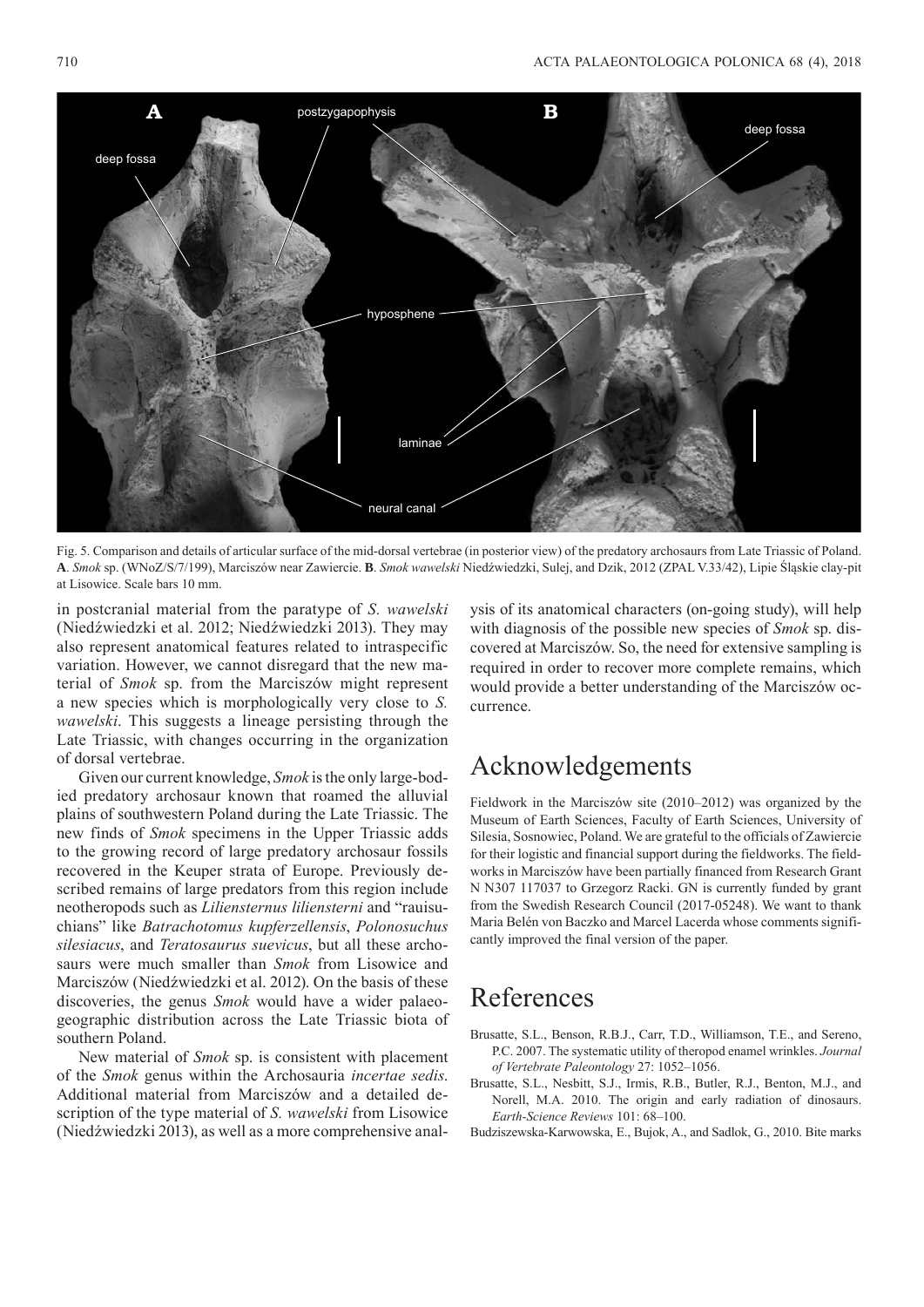on an Upper Triassic dicynodontid tibia from Zawiercie, Kraków-Częstochowa Upland, southern Poland. *Palaios* 25: 415–421.

- Cohen, K.M., Finney, S.C., Gibbard, P.L., and Fan, J.-X. 2013. The ICS International Chronostratigraphic Chart. *Episodes* 36: 199–204. (updated version at http://www.stratigraphy.org/ICSchart/ChronostratChart2018-08.pdf)
- Cope, E.D. 1869. Synopsis of the Extinct Batrachia, Reptilia and Aves of North America. Part I. *Transactions of the American Philosophical Society, New Series* 14: 1–104.
- Dzik, J. 2001. A new *Paleorhinus* fauna in the early Late Triassic of Poland. *Journal of Vertebrate Paleontology* 21: 625–627.
- Dzik, J. and Sulej, T. 2007. A review of the early Late Triassic Krasiejów biota from Silesia, Poland. *Palaeontologia Polonica* 64: 3–27.
- Dzik, J. and Sulej, T. 2016. An early Late Triassic long-necked reptile with a bony pectoral shield and gracile appendages. *Acta Palaeontologica Polonica* 61: 805–823.
- Dzik, J., Sulej, T., and Niedźwiedzki, G. 2008. A dicynodont-theropod association in the latest Triassic of Poland. *Acta Palaeontologica Polonica* 53: 733–738.
- Fijałkowska-Mader, A., Heunisch, C., and Szulc, J., 2015. Keuper palynostratigraphy and palynofacies of the Upper Silesia (Southern Poland). *Annales Societatis Geologorum Poloniae* 84: 637–661.
- Gower, D.J. 2000. Rauisuchian archosaurs (Reptilia, Diapsida): an overview. *Neues Jahrbuch für Geologie und Paläontologie, Abhandlungen* 218: 447–488.
- Huene, F. von 1946. Die grossen Stamme der Tetrapoden in den geologischen Zeiten. *Biologische Zentralblat* 65: 268–275.
- Hutchinson, J.R. 2001. The evolution of femoral osteology and soft tissue on the line to extant birds (Neornithes). *Zoological Journal of the Linnean Society* 131: 169–197.
- Kowal-Linka, M., Krzemińska, E., and Czupyt, Z. 2018. Najmłodsze detrytyczne cyrkony z utworów triasu z Lipia Śląskiego (Lisowic) koło Lublińca a wiek lisowickiego poziomu kościonośnego. *In*: M. Kędzierski and M. Gradziński (eds.), *Polska Konferencja Sedymentologiczna POKOS 7, Góra Św. Anny, 4–7 czerwca 2018 r., Materiały konferencyjne*, 77. Polskie Towarzystwo Geologiczne, Krakow.
- Kubik, R., Uhl, D., and Marynowski, L. 2015. Evidence of wildfires during deposition of the upper Silesian Keuper succession, southern Poland. *Annales Societatis Geologorum Poloniae* 84: 685–696.

Kuhn, O. 1965. Saurischia. *Fossilium Catalogus* 109: 1–94.

- Lucas, S.G. 2010. The Triassic timescale based on nonmarine tetrapod biostratigraphy and biochronology. *In*: S.G. Lucas (ed.), The Triassic Timescale. *Special Publication of the Geological Society, London* 334: 447–500.
- Lucas, S.G. 2015. Age and correlation of Late Triassic tetrapods from southern Poland. *Annales Societatis Geologorum Poloniae* 85: 627–635.
- Nesbitt, S.J. 2003. *Arizonasaurus* and its implications for archosaur divergences. *Proceedings of the Royal Society of London, Series B* 270 (Supplement 2): S234–S237.
- Nesbitt, S.J. 2007. The anatomy of *Effigia okeeffeae* (Archosauria, Suchia), theropod convergence, and the distribution of related taxa. *Bulletin of the American Museum of Natural History* 302: 1–84.
- Nesbitt, S.J. 2011. The early evolution of archosaurs: relationships and the origin of major clades. *Bulletin of American Museum of Natural History* 352: 1–292.Nesbitt, S.T. and Norell, M. 2006. Extreme convergence in the body plans of an early suchian (Archosauria) and ornithomimid dinosaurs (Theropoda). *Proceedings of the Royal Society of London , Series B* 273: 1045–1048.
- Nesbitt, S.J. and Norell, M.A. 2006. Extreme convergence in the body plans of an early suchian (Archosauria) and ornithomimid dinosaurs (Thero poda). *Proceedings of the Royal Society Series B* 273: 1045– 1048.
- Nesbitt, S.T., Brusatte, S.L., Desojo, J.B., Liparini, A. De Franca, M.A.G., Weinbaum, J.C., and Gower, D. 2013. Rauisuchia. *In*: S.J. Nesbitt, J.B. Desojo, and R.B. Irmis (eds.), Anatomy, Phylogeny and Palaeobiology of Early Archosaurs and their Kin. *The Geological Society, London, Special Publications* 379: 241–274.
- Niedźwiedzki, G. 2013. The large predatory archosaur *Smok wawelski* from the latest Triassic of Poland. PhD Thesis, Faculty of Biology, University of Warsaw.
- Niedźwiedzki, G. and Budziszewska-Karwowska, E. 2015. *Smok* z Zawiercia-Marciszowa – wstępne dane. *In*: *Program Konferencji – Śląskie Dinozaury (nie tylko) z Krasiejowa. V Sesja Popularnonaukowa*. Instytut Nauk Geologicznych PAN, Kraków.
- Niedźwiedzki, G., Brusatte, S.L., Sulej, T., and Butler, R.J. 2014. Basal dinosauriform and theropod dinosaurs from the middle–late Norian (Late Triassic) of Poland: implications for Triassic dinosaur evolution and distribution. *Palaeontology* 57: 1121–1142.
- Niedźwiedzki, G., Gorzelak, P., and Sulej T. 2011. Bite traces on dicynodont bones and the early evolution of large terrestrial predators. *Lethaia* 44: 87–92.
- Niedźwiedzki, G., Sulej, T., and Dzik, J. 2012. A large predatory archosaur from the Late Triassic of Poland. *Acta Palaeontologica Polonica* 57: 267–276.
- Novas, F.E. 1992. Phylogenetic relationships of the basal dinosaurs, the Herrerasauridae. *Palaeontology* 35: 51–62.
- Orłowska-Zwolińska, T. 1985. Palynological zones of the Polish epicontinental Triassic. *Bulletin de l'Academie Polonaise des Sciences, Serie des Sciences de la Terre* 33: 107–119.
- Osborn, H.F. 1903. On the primary division of the Reptilia into two sub-classes, Synapsida and Diapsida. *Science* 17: 275–276.
- Pieńkowski, G., Niedźwiedzki, G., and Brański, P. 2014. Climatic reversals related to the Central Atlantic magmatic province caused the end-Triassic biotic crisis—evidence from continental strata in Poland. *In*: G. Keller and A. Kerr (eds.), Volcanism, Impacts, and Mass Extinctions: Causes and Effects. *Geological Society of America Special Paper* 505: 263–286.
- Philippe, M., Pacyna, G., Wawrzyniak, Z., Barbacka, M., Boka, K., Filipiak, P., Marynowski, L., Thévenard, F., and Uhl, D. 2015. News from an old wood—*Agathoxylon keuperianum* (Unger) nov. comb. in the Keuper of Poland and France. *Review of Palaeobotany and Palynology* 221: 83–91.
- Quenstedt, F.A. 1858. *Der Jura*. 842 pp. H. Laupp'schen, Tübingen.
- Roemer, F. 1870. *Geologie von Oberschlesien*. 587 pp. Druck von Robert Nischkowsky, Breslau.
- Sadlok, G. and Wawrzyniak, Z. 2013. Upper Triassic Vertebrate tracks from Kraków-Częstochowa Upland, Southern Poland. *Annales Societatis Geologorum Poloniae* 83: 105–111.
- Skawina, A. and Dzik, J. 2011. Umbonal musculature and relationships of the Late Triassic filibranch unionoid bivalves. *Zoological Journal of the Linnean Society* 163: 863–883.
- Skawiński, T., Ziegler, M., Czepiński, Ł., Szermański, M., Surmik, D., Tałanda, M., and Niedźwiedzki, G. 2017. A re-evaluation of the historical "dinosaur" remains from the Middle–Upper Triassic of Poland*. Historical Biology* 29: 442–472.
- Sulej, T., Bronowicz, R., Tałanda, M., and Niedźwiedzki, G. 2011a. A new dicynodont-archosaur assemblage from the Late Triassic (Carnian) of Poland. *Proceedings of the Royal Society of Edinburg* 101: 261–269.
- Sulej, T., Niedźwiedzki, G., and Bronowicz, R. 2012. A new Late Triassic vertebrate fauna with turtles, aetosaurs and coelophysoid dinosaurs from Poland. *Journal of Vertebrate Paleontology* 32: 1033–1041.
- Sulej, T., Niedźwiedzki, G., Niedźwiedzki, R., Surmik, D., and Stachacz, M. 2011b. Nowy zespół kręgowców z marginalno-morskich i lądowych osadów dolnego kajpru (ladyn, środkowy trias) z Miedar na Śląsku. *Przegląd Geologiczny* 59: 426–430.
- Sulej, T., Niedźwiedzki, G., Tałanda, M., Dróżdż, D., and Hara, E. (in press). A new early Late Triassic non-mammaliaform eucynodont from Poland. *Historical Biology*.
- Surmik, D. and Brachaniec, T. 2013. The large superpredators' teeth from Middle Triassic of Poland. *Contemporary Trends in Geoscience* 2: 91–94.
- Szulc, J. and Becker, A. (eds.) 2007. *Pan-European Correlation of the Epicontinental Triassic 4th Meeting. International Workshop on the Trias-*